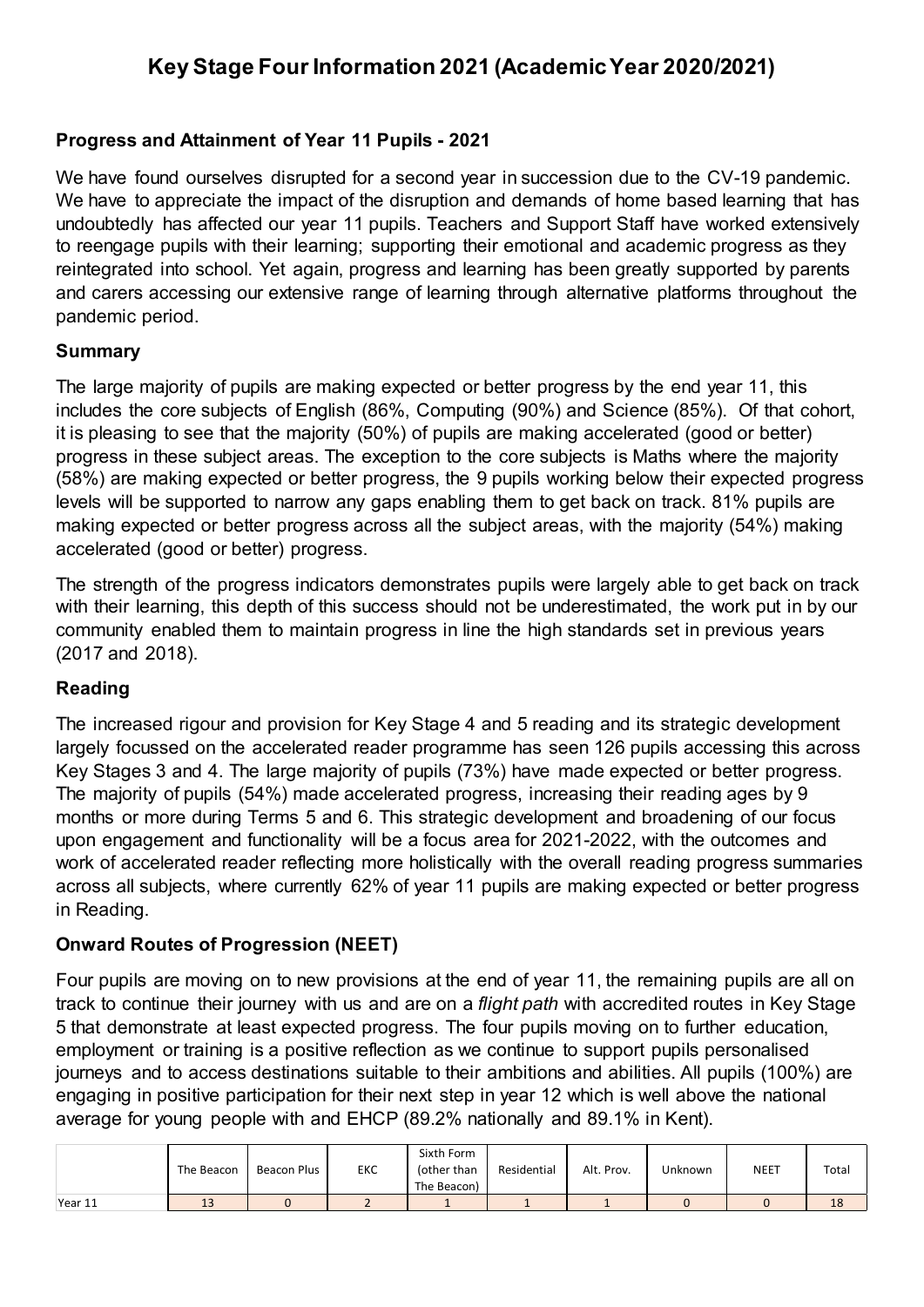### **Outcomes**

Most pupils (89.5%) gained 5 or more accredited outcomes that include an English and Maths, pupils achieve an average of 6 accredited outcomes by the end of year 11, with 81% of the outcomes reflecting/accrediting the expected or better progress the pupils have made.

# **Curriculum**

19/26 followed a Tier One Pathway with year 11 pupils gaining accredited outcomes in English, Maths, Computing plus 3 or more additional qualifications. The additional qualifications align with our curriculum development to ensure a rounded and balanced pathway of study that supports onward progression, enabling our pupils to reach their maximum potential and contributing to their communities. In this initial year of transition to a curriculum pathway model it is incredibly rewarding to see 84% of all pupils achieving an accredited outcome in each of the 5 curriculum areas – Communication, Number, Digital Technology, Heathy Lifestyles and Understanding the World. 8/9 pupils not recording an accredited outcome in each of these areas are undertaking a longer pathway journey that encompasses all areas and aspects and will be reflected in their KS5 outcomes (OCR life and living) – all of these pupils are making progress in line with expectations, with 82% making accelerated (good or better) progress. See Impacts Curriculum Progress Summary.

|                                                                                                         |                         |                           | Unless otherwise stated the percentages below are correct for all subjects |                |                             |  |  |  |  |
|---------------------------------------------------------------------------------------------------------|-------------------------|---------------------------|----------------------------------------------------------------------------|----------------|-----------------------------|--|--|--|--|
| $5% = 1$ Pupil<br><b>English - Year 11</b><br>21 Pupils                                                 |                         |                           |                                                                            |                |                             |  |  |  |  |
| Less than                                                                                               |                         | Expected<br>Good progress |                                                                            | Outstanding    | Total expected              |  |  |  |  |
|                                                                                                         | expected                | (Median)                  | (UQ)                                                                       | progress       | or better                   |  |  |  |  |
|                                                                                                         | progress                | progress                  |                                                                            |                |                             |  |  |  |  |
| %                                                                                                       | 14                      | 33                        | 43                                                                         | 10             | 86                          |  |  |  |  |
| No of pupils                                                                                            | $\overline{3}$          | $\overline{7}$            | 9                                                                          | $\overline{2}$ | 18                          |  |  |  |  |
| 11 pupils, 53% are making accelerated progress (Good plus Outstanding)                                  |                         |                           |                                                                            |                |                             |  |  |  |  |
|                                                                                                         |                         | Expected                  | <b>Reading - Year 11</b>                                                   |                |                             |  |  |  |  |
|                                                                                                         | Less than               |                           | Good progress                                                              | Outstanding    | Total expected<br>or better |  |  |  |  |
|                                                                                                         | expected                |                           | (UQ)                                                                       | progress       |                             |  |  |  |  |
| %                                                                                                       | progress<br>38          | progress<br>33            | 24                                                                         | 5              | 62                          |  |  |  |  |
| No of pupils                                                                                            | $\overline{\mathbf{8}}$ | $\overline{7}$            | $\overline{\mathbf{5}}$                                                    | $\mathbf{1}$   |                             |  |  |  |  |
|                                                                                                         |                         |                           | 6 pupils, 29% are making accelerated progress (Good plus Outstanding)      |                |                             |  |  |  |  |
|                                                                                                         |                         |                           | Maths - Year 11                                                            |                |                             |  |  |  |  |
|                                                                                                         | Less than               | Expected                  | Good progress                                                              | Outstanding    | Total expected              |  |  |  |  |
|                                                                                                         | expected                | (Median)                  | (UQ)                                                                       | progress       | or better                   |  |  |  |  |
|                                                                                                         | progress                | progress                  |                                                                            |                |                             |  |  |  |  |
| %                                                                                                       | 44                      | 48                        | 10                                                                         | $\mathbf{0}$   | 58                          |  |  |  |  |
| No of pupils                                                                                            | 9                       | 10                        | $\overline{2}$                                                             | $\mathbf{0}$   | 12                          |  |  |  |  |
| 2 pupils, 10% are making accelerated progress (Good plus Outstanding)<br><b>Science - Year 11</b><br>22 |                         |                           |                                                                            |                |                             |  |  |  |  |
| pupils<br>Total expected<br>Expected<br>Good progress<br>Outstanding<br>Less than                       |                         |                           |                                                                            |                |                             |  |  |  |  |
|                                                                                                         | expected                | (Median)                  | (UQ)                                                                       | progress       | or better                   |  |  |  |  |
|                                                                                                         | progress                | progress                  |                                                                            |                |                             |  |  |  |  |
|                                                                                                         |                         |                           |                                                                            |                |                             |  |  |  |  |

# **Summer 2021**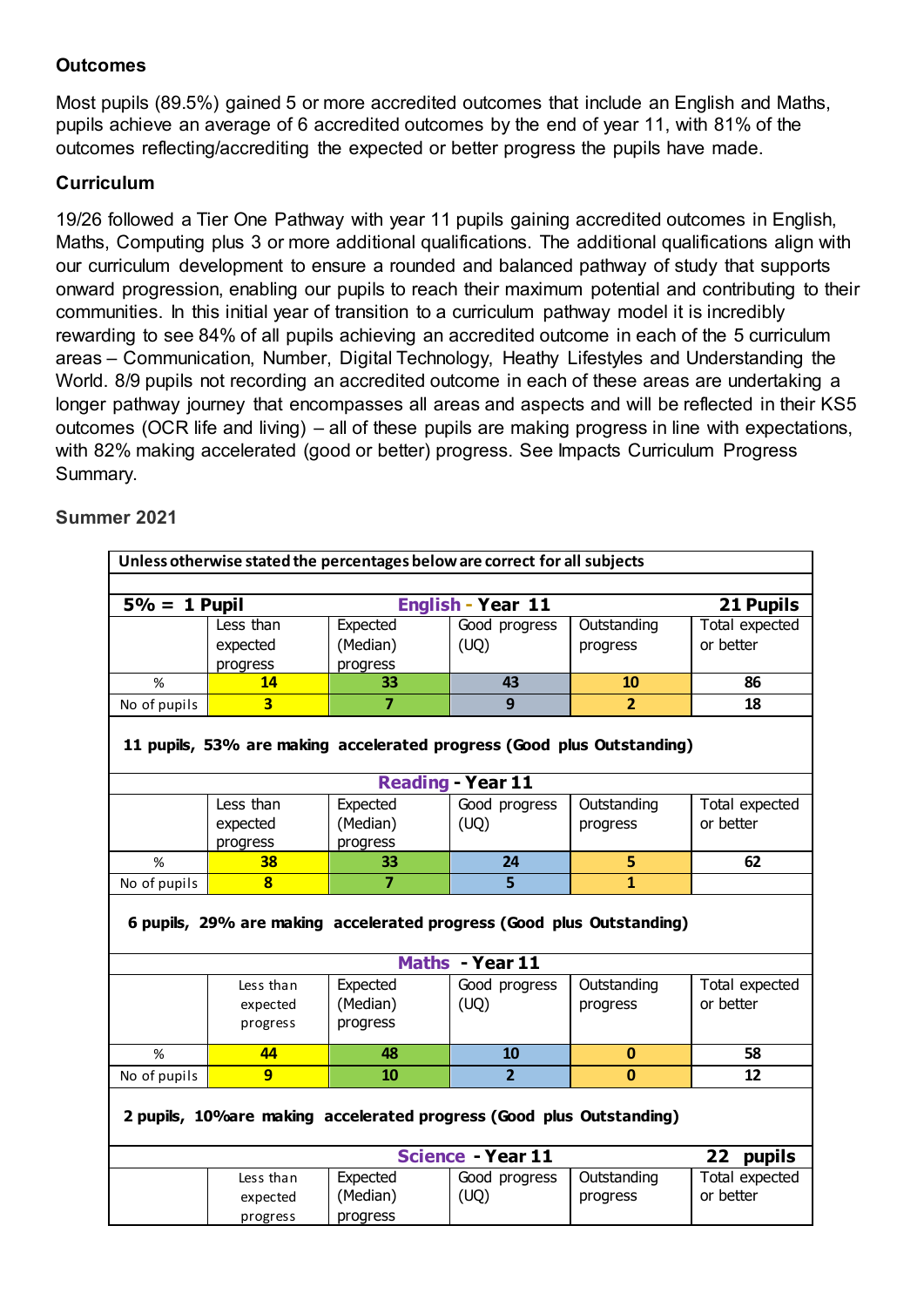| %                     | -- |  | -- | -- |
|-----------------------|----|--|----|----|
| $\sim$<br>N0<br>pupno |    |  |    | -- |
|                       |    |  |    |    |

**19 pupils, 85% are making accelerated progress (Good plus Outstanding)**

| $5\% = 1$ pupil    |                                     | <b>Foundation - Year 11</b>            |                            | 22 pupils                 |                                  |  |  |  |  |  |
|--------------------|-------------------------------------|----------------------------------------|----------------------------|---------------------------|----------------------------------|--|--|--|--|--|
|                    |                                     | *Pupil number fluctuate due to options |                            |                           |                                  |  |  |  |  |  |
| Subject            | Less than<br>expected<br>progress % | Expected<br>(Median)<br>progress %     | Good progress<br>(UQ)<br>% | Outstanding<br>progress % | Total<br>expected or<br>better % |  |  |  |  |  |
| Art*               | 14                                  | O                                      | 14                         | 72                        | 86                               |  |  |  |  |  |
| Catering           | 0                                   | 0                                      | 10                         | 90                        | 100                              |  |  |  |  |  |
| DT                 | 14                                  | 0                                      | 29                         | 57                        | 84                               |  |  |  |  |  |
| History*           |                                     |                                        |                            | ۰                         |                                  |  |  |  |  |  |
| Geography          | -                                   |                                        | -                          | ۰                         |                                  |  |  |  |  |  |
| Music*             | 67                                  | 0                                      | 0                          | 33                        | 33                               |  |  |  |  |  |
| PE*                | 7                                   | 7                                      | 22                         | 64                        | 93                               |  |  |  |  |  |
| <b>PSHE</b>        | 14                                  | 24                                     | 38                         | 24                        | 86                               |  |  |  |  |  |
| <b>Ethics</b>      | 43                                  | 14                                     | 29                         | 14                        | 57                               |  |  |  |  |  |
| <b>MFL</b>         |                                     | -                                      | ۰                          | ۰                         |                                  |  |  |  |  |  |
| <b>Computing</b>   | 10                                  | 37                                     | 29                         | 24                        | 90                               |  |  |  |  |  |
| <b>Bike</b>        | 0                                   | 100                                    | $\mathbf 0$                | $\bf{0}$                  | 100                              |  |  |  |  |  |
| <b>Maintenance</b> |                                     |                                        |                            |                           |                                  |  |  |  |  |  |
|                    |                                     |                                        |                            |                           |                                  |  |  |  |  |  |

### **Vulnerable Groups**

The vulnerable groups analysis shows no discernible difference in the amount of progress being made by the different vulnerable groups in year 11, when compared to the overall cohort.

We have continued to observe a stabilising in the progress being made by our PPG group and FSM pupils compared to the rest of the school. Across the last three years these groups usually fall slightly below (on average 3%) the progress rates made by the wider cohort and therefore show no real difference in the progress they make. However, this academic year the FSM and PPG pupils have performed largely in line with their peers in English and slightly above in Maths. Nationally there is a progress/attainment gap with pupils with FSM and/or PPG, this 9% gap has been consistent for over a decade. This is a trend that isn't current or applicable for The Beacon. Our most vulnerable pupils thrive and make strong progress in line with their peers.

Our wrap around support for free school meals provision (actual food drops and vouchers) and the wider personalised support and care provided on a weekly basis by our Teachers, TA's and MAST team has seemingly made a positive impact upon the pupils and families ability to support them.

The only difference in progress between boys and girls is in Maths, this where 5/9 female pupils are working below expected levels. This has not been an identifiable concern or trend across the last three years for year or this actual cohort during KS3 or during year 10. Targeted support and provision will be made to support them getting back on track in 2021-2022.